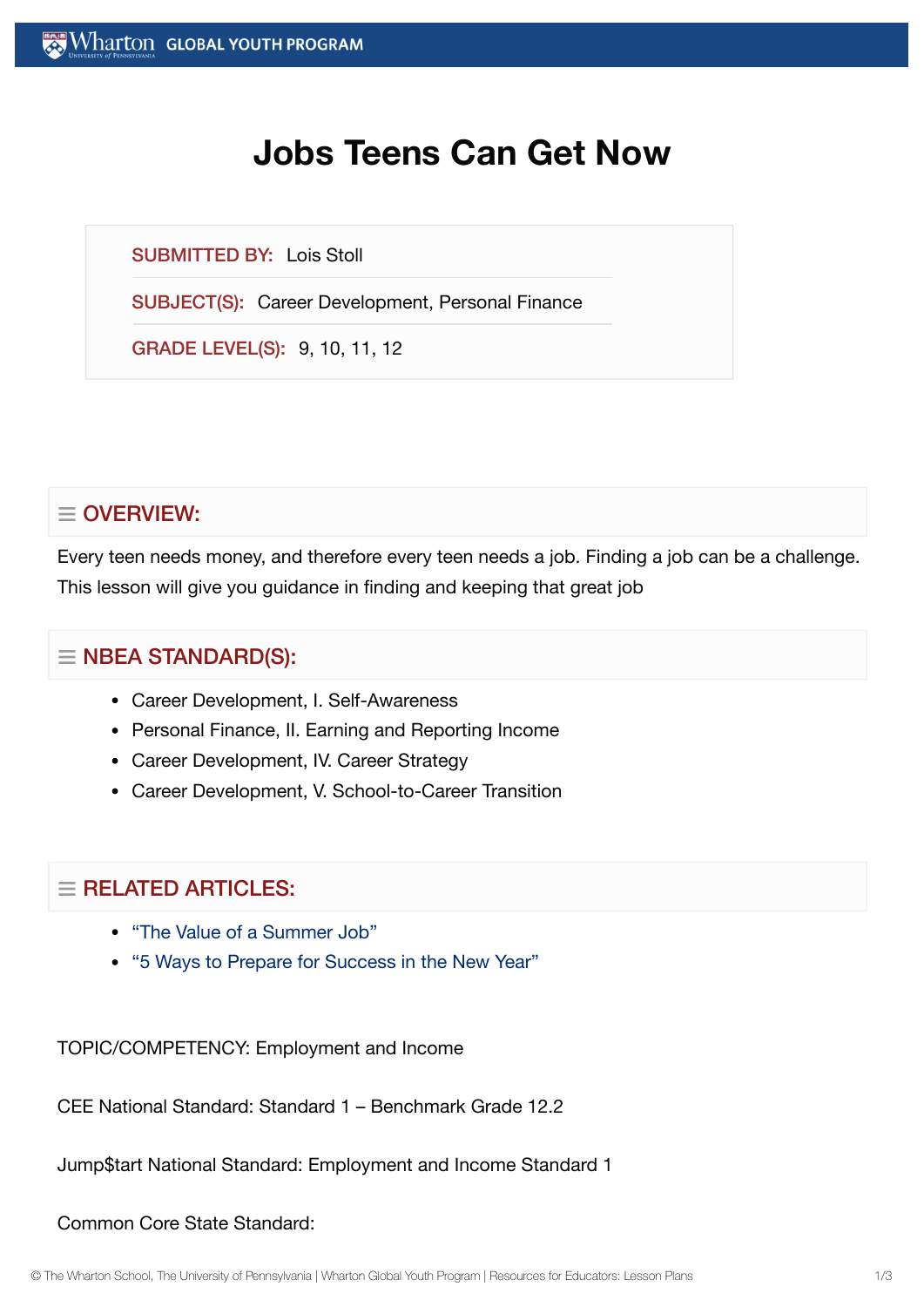CCSS.ELA-Literacy.RI.11-12.7

CCSS.ELA-Literacy/W/11-12.2

**LESSON TITLE** : Jobs Teens Can Get Now

**ESTIMATED TIME**: 50 min

**MATERIALS NEEDED**: computer access, tools for social media (smart phones, video cameras etc), speaker

**KEY [VOCABULARY/TERMS](http://kwhs.w/)**: Job [Performance](http://kwhs.wharton.upenn/), [Entrepreneur](https://globalyouth.wharton.upenn.edu/glossary/entrepreneur/), [Workplace](https://globalyouth.wharton.upenn.edu/glossary/workplace-incentives/) Incentives, Customer Base, self-employed, part time, full time, benefits

**WHY THIS MATTERS TO YOU NOW**: Every teen needs money, and therefore every teen needs a job. Finding a job can be a challenge. This lesson will give you guidance in finding and keeping that great job!

#### **Activities**:

- As a class make a list of every teen job you can think of including selfemployed jobs.
- Read Article The Ultimate Teen [Summer](http://www.boostapal.com/teens-find-summer-jobs) Job Guide
- **Motivational hook / activity**
	- Comprehension Content embedded in the competency
	- Read the article 15 Best Part Time Jobs for HS [Students](http://www.moneycrashers.com/part-time-jobs-high-school-students/)
	- Read the WGYP article Orchids, [Waffles and](https://globalyouth.wharton.upenn.edu/articles/orchids-waffles-and-landing-a-summer-job/) Landing a Summer Job
	- Classroom speaker Invite in a local business that traditionally hires teens to talk about how to get and keep a job.
- **Practicing** 
	- Use the website www.myfirstpaycheck.com to have students create a résumé.
	- Use the local paper to have students locate potential jobs.
	- Search the web for an article with tips on finding a great job
	- Check out the WGYP [three-part](https://globalyouth.wharton.upenn.edu/lesson_plans/branding-yourself-high-school-resume-writing/) lesson on branding yourself and résumé writing
	- Explore the series of "[Jobs and](https://globalyouth.wharton.upenn.edu/lesson_plans/jobs-and-money-the-new-job-market/) Money" WGYP lesson plans